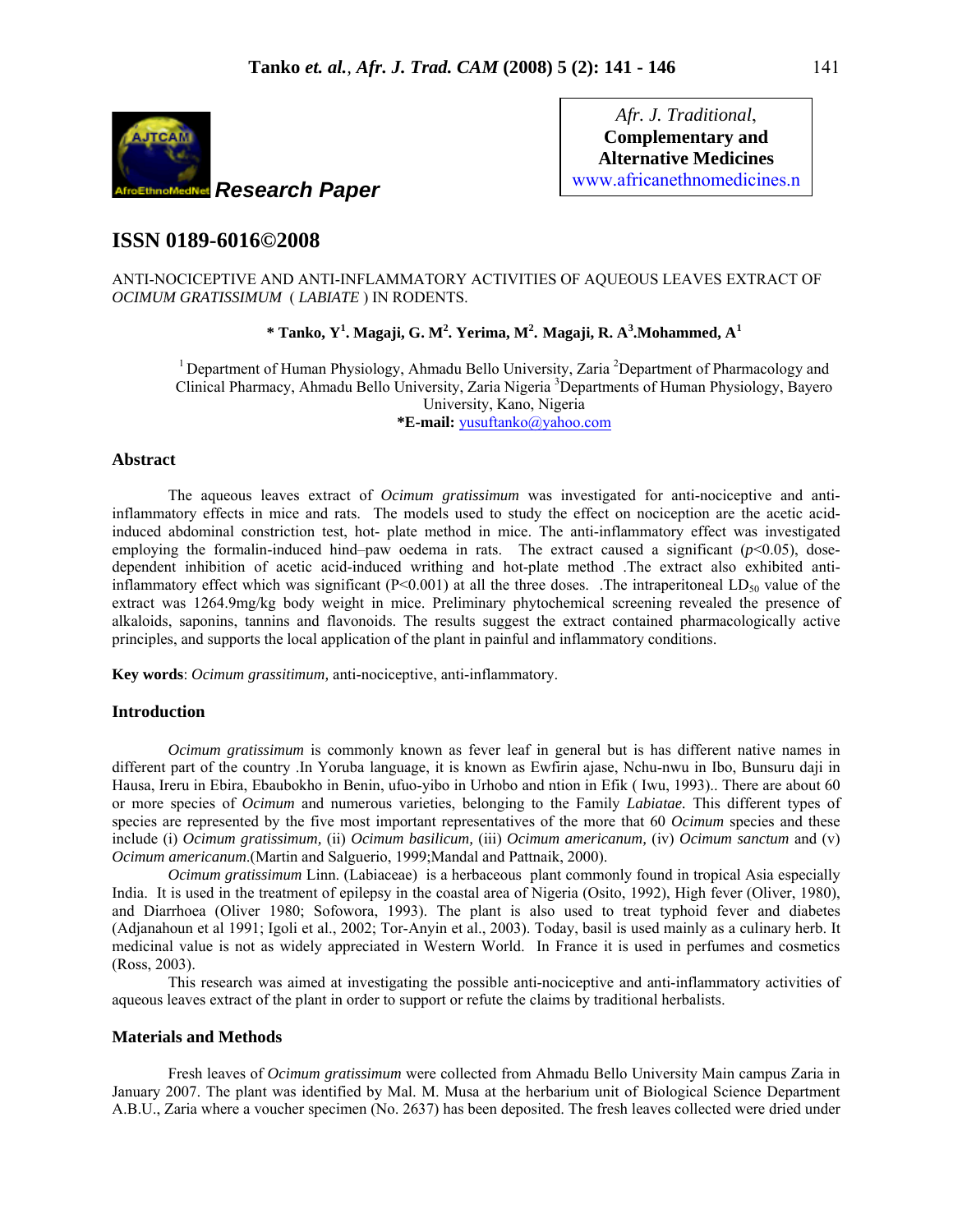the shade and ground into powder. The powder (100 g) was boiled in 500ml of distilled water for 1 hour. The extract was cooled, filtered using a filter paper and evaporated to dryness in water bath of  $60^{\circ}$ C. A brownish residue weighing 15.7 % (w/w) was obtained and kept in air tight bottles in a refrigerator until use.

The aqueous extract obtained was subjected to preliminary phytochemical screening, to identify the chemical constituents. The methods of analysis employed were those described by (Trease and Evans, 1989).

#### **Experimental animals**

Adult Wister rats of both sexes weighing between 150-200g and adult swiss albino mice of both sexes weighing between 25-30g were used for the experiments. The animals were obtained from animal house of Department of Veterinary Medicine, Ahmadu Bello University, Zaria. They were kept in well ventilated room and fed with standard grower mash. Excel feeds Plc, Kaduna and allowed water *ad libitum.* The " Principle of laboratory animal care " ( NIH publication No 85- 23 ) guideline are procedures were following in this study ( NIH publication reserved 1985 ).

#### **Acute toxicity study**

This was conducted by using the method described by Lorke (1983). In the initial phase, mice were divided into 3 groups of three and treated with the aqueous leaves extract of the plant at doses of 10, 100 and 1000mg extract/ kg body weight intraperitoneally (i.p. ) and were then observed for 24 hrs for signs of toxicity including death .In the final phase, mice were divided into 4 groups of one mouse each and treated with the ethanol extract at doses of 600, 1000, 1600 and 2900 mg / kg body weight i.p. The median lethal dose ( $LD<sub>50</sub>$ ) was calculated from the second phase.

#### **Tests for anti-nociceptive studies**

## **(a) Acetic acid-induced abdominal contraction**

The Acetic acid induced writhing test in mice as described by Koster et al. (1959) was employed. Twenty five (25) Swiss albino mice were divided into 5 groups of 5 mice each. The first group was given 10 ml/kg of Normal saline i.p. and served as control, groups 2 received Piroxicam 20mg/kg as a positive control, 3, 4 and 5 received 50, 100 and 200 mg of extract per kg of body weight i.p*.* respectively*.* Thirty mins later, mice in all the groups were treated with Acetic acid  $(0.6\%$ <sup>V</sup><sub>v</sub>, 1ml per 100g body weight i.p.). Five minutes after Acetic acid injection, mice were placed in individual cages and the number of abdominal contractions was counted for each mouse for a period of 10 mins. Percentage inhibition of writhing was calculated using the formula:

Inhibition (
$$
\degree
$$
) =   
 Mean No of writings (control)- Mean No. of writhings(test) x 100

Mean number of writhing (control)

## (b) **Hot-plate test in mice**

Analgesic activity was tested in mice using the hot plate method described by Janssen and Jagneau (1957). Twenty five (25) Swiss albino mice were divided into 5 groups of 5 mice in each group. Group 1 served as control which was given 10 ml/kg of Normal saline i.p., group 2 received Piroxicam 20mg/kg as a reference drug, group 3, 4 and 5 received 50, 100 and 200 mg/kg of extract per kg of body weight i.p. respectively. A 500 ml of glass beaker was placed on a Heidolph<sup>®</sup> MR 2002 hot-plate (with adjustable temperature). The temperature of the hot-plate was then regulated to  $50 \pm 2^{0}$  C (on the hot-plate) in order to obtain the animal's response to electric heat-induced nociceptive pain stimulus (licking of the forepaws and eventually jumping out of the glass beaker). Jumping out of the beaker was taken as an indicator of the animal's response to heat-induced nociceptive pain stimulus. The time taken for each mouse to jump out of the beaker (i.e. reaction time) recorded in seconds. Readings were taken at intervals of 30, 60 and 90 mins after extract administration. Cut off time in the absence of response was 60 s to avoid tissue damage to the mice paws (Sharma et al., 1982).

## **Test for anti-inflammatory study**

Increases in the rat hind linear paw diameter induced by subplanter injection of a phlogistic agent was used as the measure of acute inflammation( Winter et al.,1963) The phlogistic agent employed in this study was formalin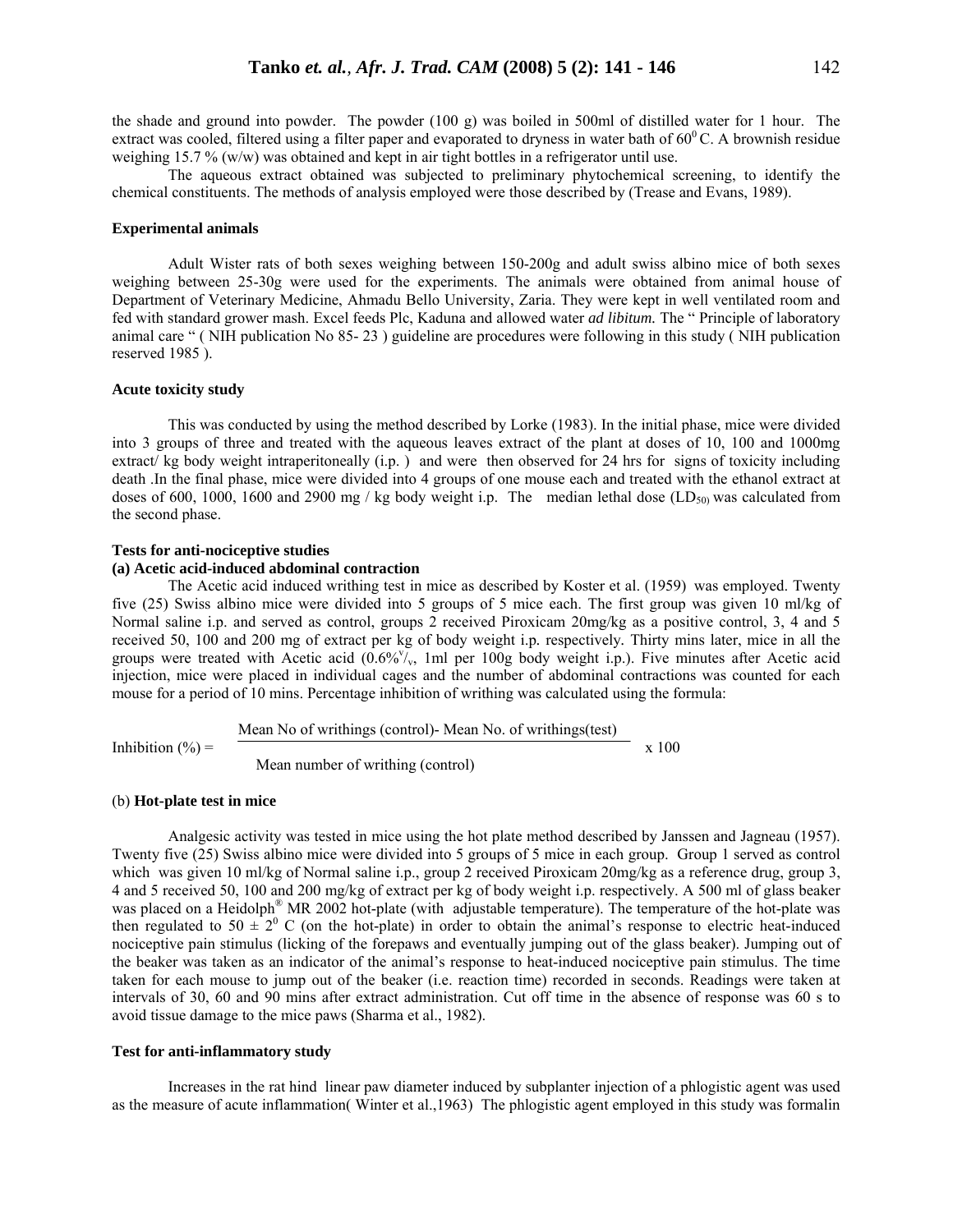(50 $\mu$ l of 2.5%  $v/v$ ).. The rats were randomly divided into five groups (n=5). Thirty mins before the injection of formalin, the groups were treated i.p. as follows: group 1, normal saline (10ml/kg as a negative control); group 2, 20mg/kg of Diclofenac; groups 3, 4 and 5 received extract of *O. gratissimum* at the doses of (50, 100 and 200mg/kg) respectively. Inflammation of the hind paw was induced by injecting formalin into the subplanter surface of the left hind paw. Paw linear diameter (cm) was measured using vernier caliper at 1, 2, 3 4 and 5 hrs after formalin injection.

 Mean paw diameter (control) – Mean paw diameter (treated) Inhibition  $\left(\frac{\theta}{0}\right)$  =  $\qquad \qquad$   $\qquad \qquad$   $\qquad \qquad$   $\qquad \qquad$   $\qquad \qquad$   $\qquad \qquad$   $\qquad \qquad$   $\qquad \qquad$   $\qquad \qquad$   $\qquad \qquad$   $\qquad \qquad$   $\qquad \qquad$   $\qquad \qquad$   $\qquad \qquad$   $\qquad \qquad$   $\qquad \qquad$   $\qquad \qquad$   $\qquad \qquad$   $\qquad \qquad$   $\qquad \qquad$   $\qquad \qquad \qquad$   $\$ 

Mean paw diameter (control)

## **Statistical analysis**

Results were expressed as mean  $\pm$  Standard Error of Mean (SEM). The data was statistically analyzed using the one-way ANOVA to determine whether results in a particular group were significantly different from those in the corresponding control groups. Results were statistically significant when P values are less than  $0.05$  (P  $\leq$ 0.05) as described by Duncan et al*.* (1977).

# **Results**

The freshly prepared extracts were subjected to preliminary phytochemical screening test for various constituents. This revealed the presence of alkaloids, tannins, saponins, flavonoids, terpenoids and steroids.

The sign of toxicity was first noticed after 4-6 hrs of extract administration. There was decreased locomotor activity and decreased sensitivity to touch and jerking. Also there was decreased feed intake, and prostration after 10 hrs of extract administration. The median lethal dose  $(LD_{50})$  in mice was calculated to be 1264.9 mg/kg body weight

The extract demonstrated a significant (P< 0.05) anti-nociceptive activity at all the doses (50,100 and 200 mg/kg body weight i.p.) tested compared to control normal saline. The activity resides more at the highest dose 200mg/kg body weight i.p. that was found to have the highest percentage (90.5 %) of inhibition of the abdominal contriction induced by acetic acid in mice (Table 1). Also the extract was found to have a significant ( $p \le 0.05$ ) inhibitory effect on hot-plate method at all the three doses as shown in Table 2. The extract was also found to have a significant (p <0.001) inhibitory effect on the formalin-induced oedema in rats at all the doses (50, 100, and 200mg/kg body weight i.p.) tested in rats when compared to the normal saline control (Table 3).

| Treatment $(i.p.)$ Dose $(mg/kg)$ |         | No. of abdominal<br>Contractions | $%$ inhibition |  |
|-----------------------------------|---------|----------------------------------|----------------|--|
| Norma saline                      | 10ml/kg | $23.8 \pm 2.41$                  | -              |  |
| Piroxicam                         | 20      | $6.0 \pm 0.77$ <sup>a</sup>      | 74.8           |  |
| Ocimum gratissimum                | 50      | $8.0 \pm 0.70$ <sup>a</sup>      | 66.4           |  |
| Ocimum gratissimum                | 100     | $8.25 \pm 3.01^a$                | 65.3           |  |
| Ocimum gratissimum                | 200     | $2.25 \pm 0.25^a$                | 90.5           |  |

| Table 1: Effect of aqueous extract of Ocimum gratissimum given intraperitoneally on acetic acid-induced abdominal |  |
|-------------------------------------------------------------------------------------------------------------------|--|
| writhing contraction in mice                                                                                      |  |

Values of abdominal contraction are mean  $\pm$  SEM. n =5 Values are statistically significant compared to control at  $a$ <sup>=</sup> P<0.001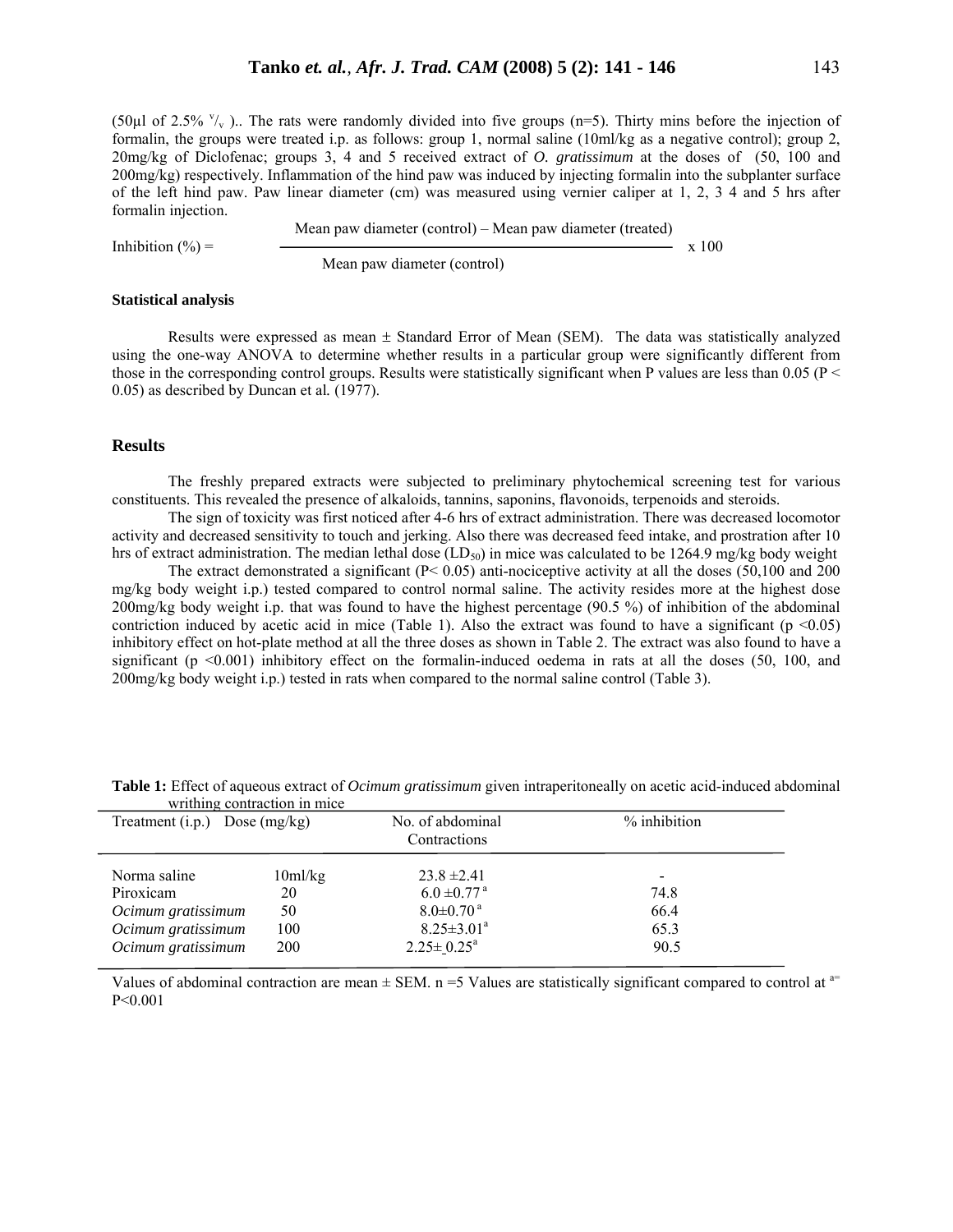| Treatment             | Reaction Latency $(T)(s)$     |                              |                        |  |  |
|-----------------------|-------------------------------|------------------------------|------------------------|--|--|
|                       | 30 mins                       | 60mins                       | $120 \text{ mins}$     |  |  |
| Control<br>(N/Saline) | $7.2 + 1.06$                  | $10.0 + 2.81$                | $9.6 + 1.69$           |  |  |
| Piroxicam 20mg/kg     | 19.4 $\pm$ 1.99 <sup>ns</sup> | 48.8 $\pm$ 1.82 $^{a}$       | 48.6 $\pm$ 2.48 $^{a}$ |  |  |
| 50mg/kg               | $26.4 \pm 5.11$ <sup>a</sup>  | $31.8 \pm 3.83$ <sup>a</sup> | 35.2 $\pm$ 2.69 $^{a}$ |  |  |
| $100$ mg/kg           | $21.2 \pm 5.80$ <sup>a</sup>  | 34.0 $\pm$ 3.78 $^{a}$       | $35.6 + 4.19^a$        |  |  |
| 200mg/kg              | $42.4 \pm 4.10^{\text{a}}$    | $42.2 + 4.14$ <sup>a</sup>   | $45.6{\pm}4.58^a$      |  |  |

**Table 2:** Effect of the extract on latency of pain in mice using hot-plate

Each value is mean  $\pm$ SEM of 5 rats  ${}^{a}p$ <0.05; compared to control. <sup>NS</sup>: statistically not significant

| <b>Table 3:</b> Effect of aqueous leaves extract of <i>Ocimum gratissimum</i> on formalin -induced paw Oedema in rats |  |  |  |  |
|-----------------------------------------------------------------------------------------------------------------------|--|--|--|--|

| Treatment                                                                                                                                               | Dose    | Oedema diameter(cm)           |                               |                               |                               |                               |  |
|---------------------------------------------------------------------------------------------------------------------------------------------------------|---------|-------------------------------|-------------------------------|-------------------------------|-------------------------------|-------------------------------|--|
| groups<br>$(n=5)$                                                                                                                                       | (mg/kg) | 1 hour                        | 2 hours                       | 3 hours                       | 4 hours                       | 5 hours                       |  |
| Normal Saline                                                                                                                                           | 10ml/kg | $0.706 \pm 0.66$              | $0.81 \pm 0.60$               | $0.822 \pm 0.57$              | $0836 \pm 0.48$               | $0.882 \pm 0.19$              |  |
| Diclofenac                                                                                                                                              | 20      | $0.594 \pm 0.23$ <sup>a</sup> | $0.594 \pm 0.11$ °            | $0.61 \pm 0.08$ <sup>c</sup>  | $0.618 \pm 0.31$ <sup>c</sup> | $0.598 \pm 0.10^c$            |  |
| O. gratissimum                                                                                                                                          | 50      | $0.532 \pm 0.13^a$            | $0.498 \pm 0.47$ °            | $0.502 \pm 0.29$ <sup>c</sup> | $0.49 \pm 0.18$ <sup>c</sup>  | $0.444 \pm 0.19$ <sup>c</sup> |  |
| O. gratissimum                                                                                                                                          | 100     | $0.450 \pm 0.68^b$            | $0.462 \pm 0.17$ <sup>c</sup> | $0.434\pm0.09^{\circ}$        | $0.442 \pm 0.20$ °            | $0.414 \pm 0.09$ <sup>c</sup> |  |
| O.gratissimum                                                                                                                                           | 200     | $0.556 \pm 0.07$ <sup>a</sup> | $0.452 \pm 0.16^{\circ}$      | $0.386 \pm 0.24$ <sup>c</sup> | $0.386 \pm 0.24$ °            | $0.400~0.374^{\circ}$         |  |
| One way ANOVA                                                                                                                                           |         | p<0.001<br>$F=4.502$          | p<0.001<br>$F = 17.014$       | p<0.01<br>$F = 30.798$        | p<0.001<br>$F = 35.929$       | p<0.001<br>$F = 89.528$       |  |
| Each value is mean $\pm$ SEM of 5 rats. $^{a}p$ <0.05; $^{b}p$ <0.01; $^{c}p$ <0.001 compared to control. <sup>NS</sup> : statistically not significant |         |                               |                               |                               |                               |                               |  |

# **Discussion**

The aqueous leaves extract of *O. gratissimum* was found to have significant (P<0.05) antinociceptive effect at all the doses tested. Although, the inhibitory effect on the acetic-induced writhings in mice was dose-dependent, the percentage inhibition at a dose of 200mg/kg body weight of extract was found to be highest with 90.5% inhibition while that of the Diclofenac was 74.8%. The abdominal constriction method is a very sensitive one and can detect anti-nociceptive effect of substances at a dose that cannot be detected by other methods, such as the tailflick test (Collier et al.*,* 1968). Abdominal constriction responses were found to partly involve local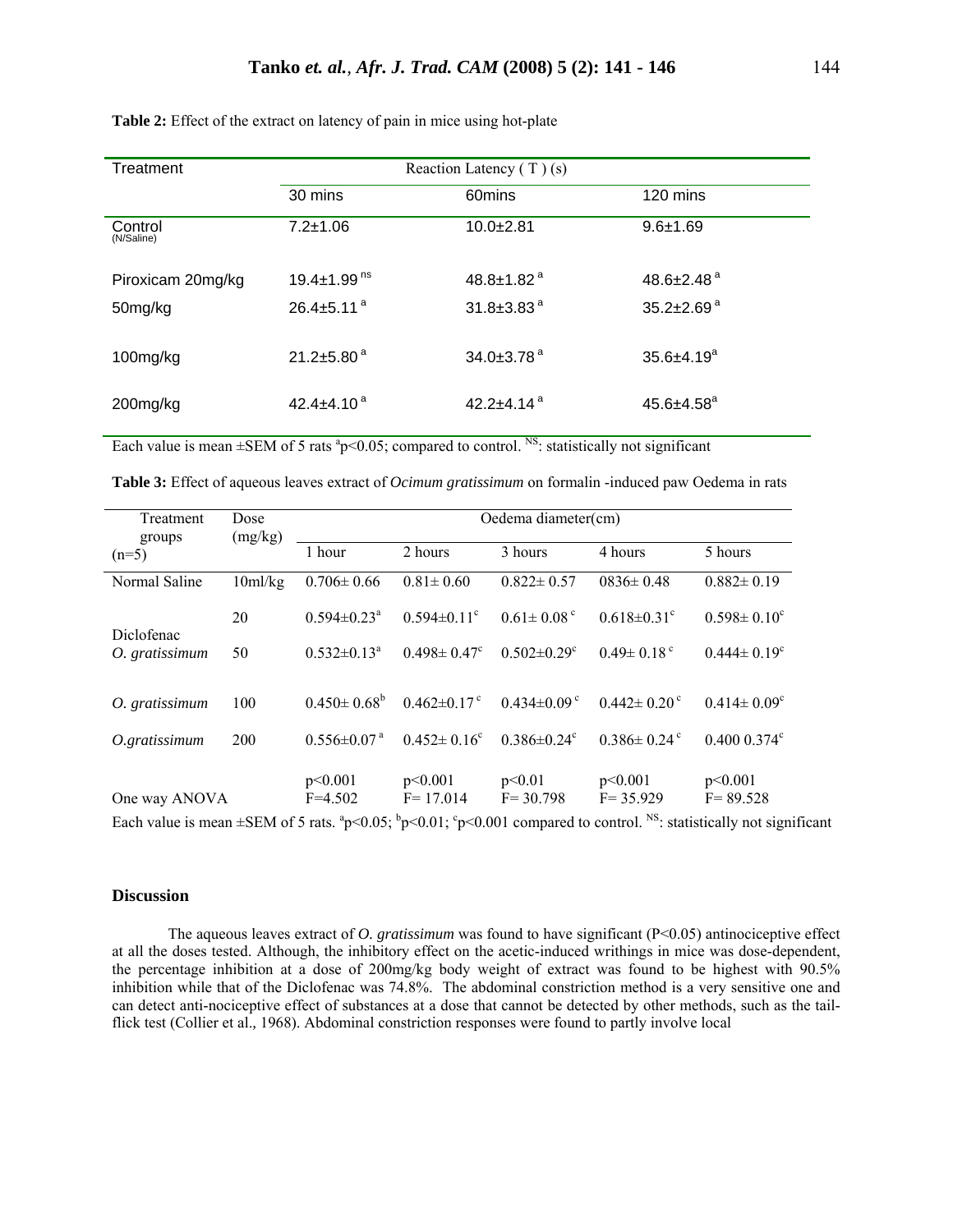peritoneal receptors (Bentley et al*.,* 1981). The method is associated with prostanoids in general, e.g. increased levels of PGE<sub>2</sub> and PGEF<sub>2</sub> $\alpha$  in peritoneal fluids (Derardt et al., 1980) as well as lipoxygenase products by some researchers (Levini et al., 1984; Dhara et al., 2000). The anti-nociceptive potency of the extract is comparable to that of piroxicam, a standard non-steroidal anti-inflammatory drug (NSAID). Although acetic acid-induced pain (also called the abdominal constriction response or writhing movement) is a non-specific model, it is widely used for the evaluation of peripheral anti-nociceptive activity (Gene et al.*,* 1998). It is very sensitive and able to detect antinociceptive effects of compounds at dose level that may appear inactive in the other methods like the tail flick test (Bentley, 1983). Therefore, the results of the acetic acid-induced writhing strongly suggest that the mechanism of action of this extract may be linked partly to lipoxygenases and/or cyclo-oxygenases. Suppression of both phases of pain as observed with the extract in this study lends strong credence to the presence of both central and peripheral effects. This speculation of dual activity is further buttressed by the significant activity observed on both the acetic acid induced abdominal constriction and hot-plate tests .The activity demonstrated by the extract might be due to the presence of flavonoids and tannins that were present in the extract. This was supported by other workers who found that flavonoids and tannins were found to have antinociceptive and /or anti-inflammatory activities (Ahmadiani, et al*.*, 1998).

The significant (P< 0.001) anti-inflammatory activity exhibited by the extract at all the doses used (50, 100, and 200mg/kg body weight extract i.p.) against oedema induced by formalin in rats compared to the control group was an indication that, the plant might serve as a useful source of anti-inflammatory agent. This anti-inflammatory effect of the extract observed might be due to the presence of flavonoids in the plant. This was supported by other workers, who found that flavonoids inhibited phosphodiesterases which are involved in cell activation, and their effect depend upon the biosynthesis of protein cytokines that mediate adhesion of circulating leucocytes to the sites of injuries (Duke, 1992).

Finally the aqueous leaves extract does possess significant antinociceptive and anti-inflammatory effects in laboratory animals at the doses investigated. The results support the traditional use of this plant in some painful and inflammatory conditions and suggest the presence of biologically active components which may worth further investigation and elucidation. Further studies may reveal the exact mechanisms of action responsible for the analgesic and anti-inflammatory activities of *O. gratissimum* leaves extract.

## **Acknowledgement**

The authors wish to thank Malam Bala Mohammed of the Department of Human Physiology of A.B .U, Zaria for the care of the experimental animals throughout the period of this research work.

## **References**

- 1. Adjanahoun, E., Aliyu, M.R.A., Ake-Assi, L., Elewude, J.A.,Dramane, K., Fadoju, S.O.,Gbile,Z.O., Goudole, E.,Johnson, C.L.A.,Keita, A.,Morakinyo, O., Ojewole, J.A.O., Olatunji, A.O and Sofowora, E.A (1991) Traditional medicine pharmacopoeia contribution to ethanobotanical floristic studies in Western Nigeria, Pub. Organisation of African Unity, Scientific Technical and Research Commission Lagos, Nigeria. 420 p.
- 2. Ahmadiani, A., Fereidoni, M., Semnanian, S., Kamalinejad, M., Saremi, S. (1998). Anti-nociceptive and antiinflammatory effects of *Sambucus ebulus rhizome* extract in rats*.* J. Ethanopharmacol*.* **61:**229-235..
- 3. Bentley, G. A. Newton, S. H. and Starr, J. ( 1981 ):Evidence for an action of morphine and the enkephallins can Sensory nerve endings in the mouse peritoneum, Brit.J. Pharmaco.l, **79:** 125 – 134 .
- 4. Bentley, G.A., Newtons, S.H. and Starr, J. (1983). Studies on the antinociceptive action of agonist drugs and their interaction with opioid mechanisms. Bri. J. Pharmacol. **79:1**25-134.
- *5.* Brain, K. R and Turner, T. D. (1975). The Practical Evaluation of Phytopharmaceuticals, Wright Scientechnica, Bristol, pp. 57 – 58.
- 6. Collier, H. O. J; Dinneen, L. G; Johnson, C. A. and Schneider, C.(1968 ). The Abdominal constriction response and its suppression by analgesic drugs in the mouse, Brit. J. Pharmacol., **32:** 295 – 310.
- 7. Derardt, R., Jougney , S., Delevalcee, F., Falhourt, M.(1980). Release of prostaglandins E and F in an algogenic reaction and its inhibition. Eur. J. Pharmacol*.***51:** 17 -24.
- 8. Dhara, A.K., Suba, V., Sen, T., Pal, S., Nag Chaudhuri, A.K (2000) Preliminary studies on the antiinflammatory and analgesic activity of the methanolic fraction of the root extract of *Tragia involucrate*. J Ethanopharmacol. **72:** 265-268.